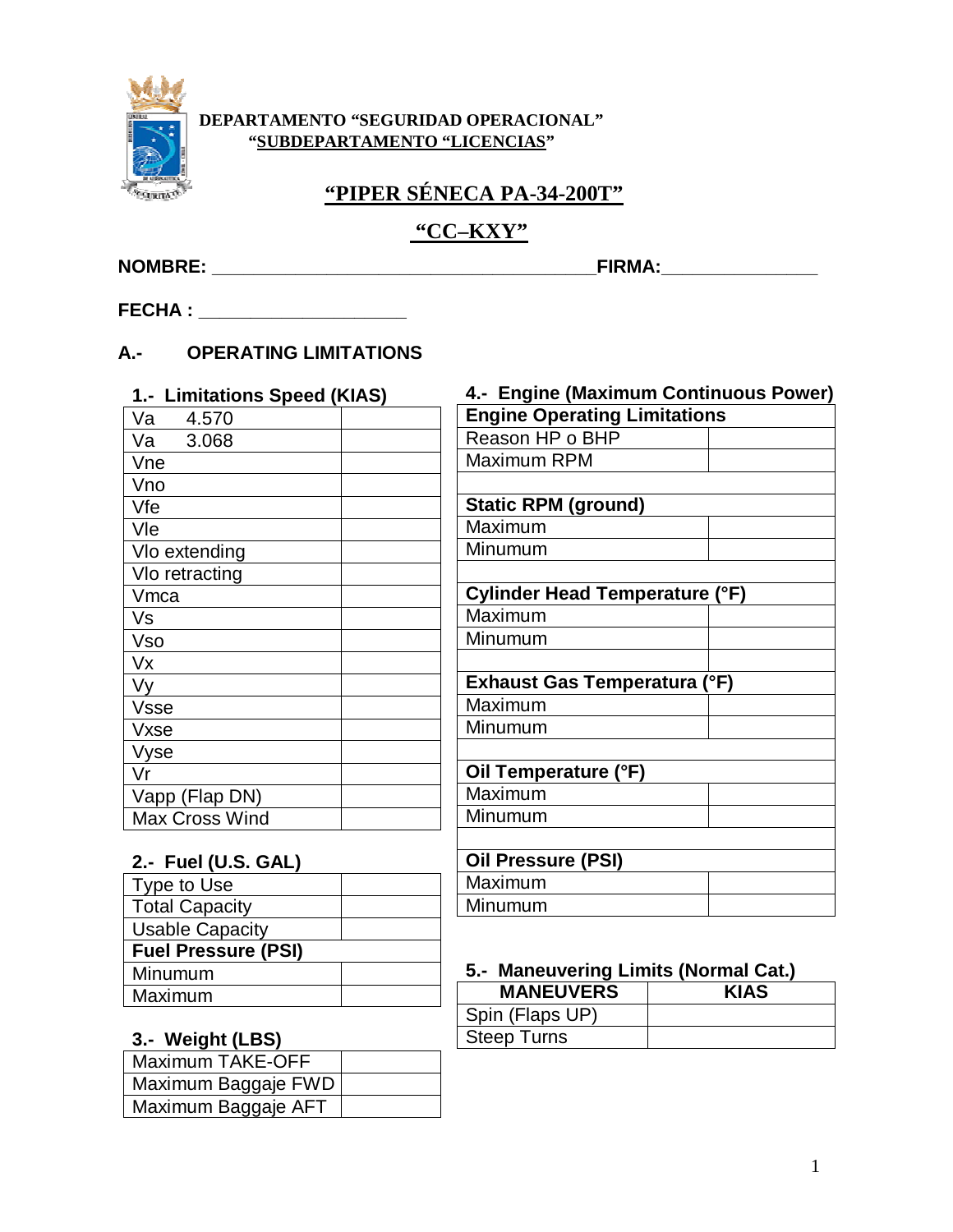## **B.- EMERGENCIES PROCEDURES**

#### **1. ENGINE FAILURE DURING TAKEOFF (below 85 KIAS):**

a.- If engine failure occurs during takeoff and 85 KIAS has not been attained :

|     | <b>THROTTLES</b>                      |  |  |
|-----|---------------------------------------|--|--|
|     | <b>STOP STRAIGHT AHEAD</b>            |  |  |
| b.- | If inadequate runway remains to stop: |  |  |
|     | <b>THROTTLES</b>                      |  |  |
|     | <b>BRAKES</b>                         |  |  |
|     | <b>BATERRY SWITCH</b>                 |  |  |
|     | <b>FUEL SELECTORS</b>                 |  |  |
|     | <b>CONTINUE</b>                       |  |  |
|     |                                       |  |  |

## **2. ENGINE FAILURE DURING TAKEOFF (85 KIAS or above):**

If engine failure occurs during takeoff ground roll or after lift-off with gear still down and 85 KIAS has been attained:

a.- If adequate runway remains,

| <b>THROTTLES</b> |  |  |
|------------------|--|--|
| LAND             |  |  |
| <b>STOP</b>      |  |  |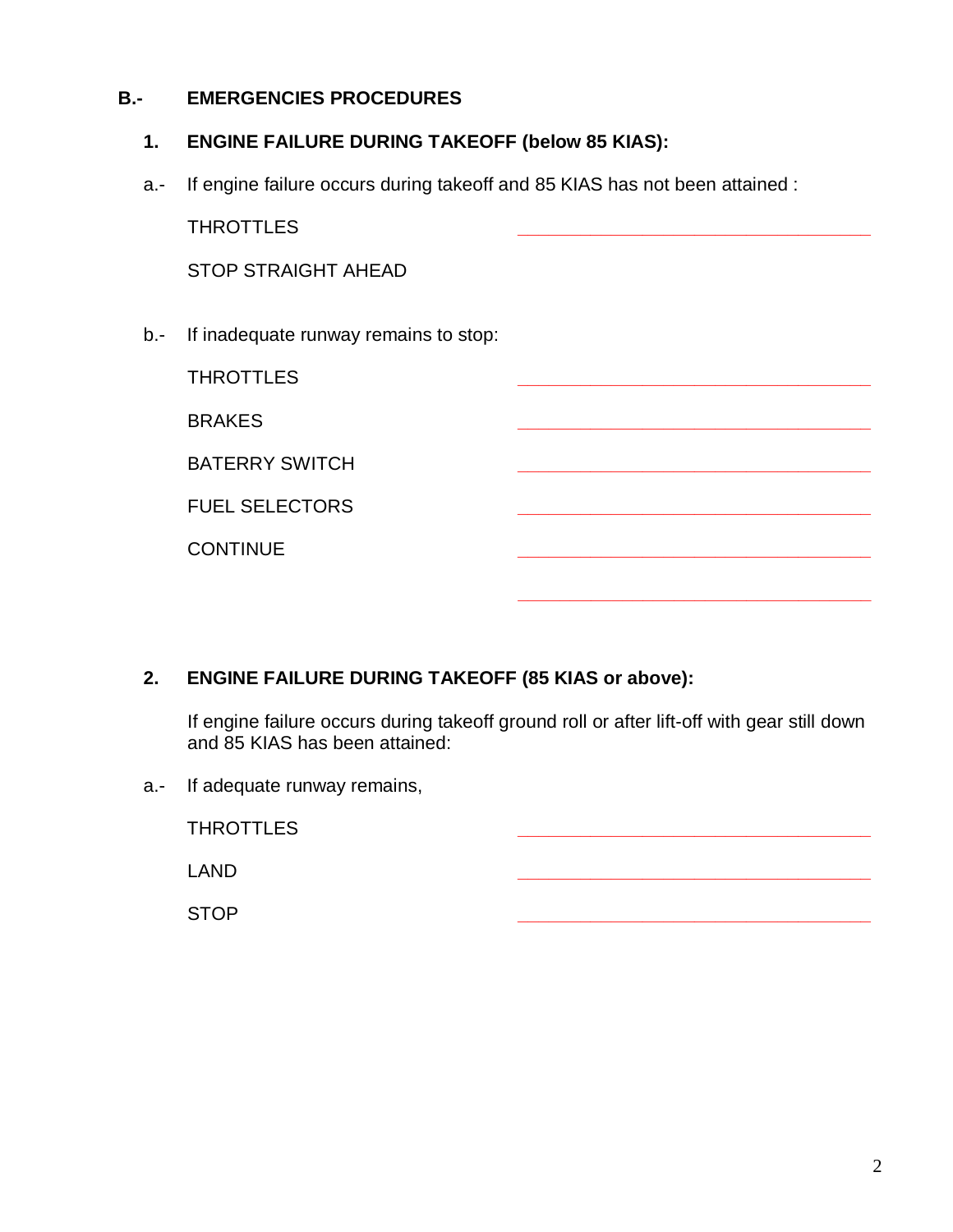If runway remaining is inadequate for stopping, decide whether to abort or continue.

b.- If decision is made to continue,

HEADING **\_\_\_\_\_\_\_\_\_\_\_\_\_\_\_\_\_\_\_\_\_\_\_\_\_\_\_\_\_\_\_\_\_\_** AIRSPEED **\_\_\_\_\_\_\_\_\_\_\_\_\_\_\_\_\_\_\_\_\_\_\_\_\_\_\_\_\_\_\_\_\_\_** ESTABLISHING **\_\_\_\_\_\_\_\_\_\_\_\_\_\_\_\_\_\_\_\_\_\_\_\_\_\_\_\_\_\_\_\_\_\_** LANDING GEAR **\_\_\_\_\_\_\_\_\_\_\_\_\_\_\_\_\_\_\_\_\_\_\_\_\_\_\_\_\_\_\_\_\_\_** ACCELERATE TO **\_\_\_\_\_\_\_\_\_\_\_\_\_\_\_\_\_\_\_\_\_\_\_\_\_\_\_\_\_\_\_\_\_\_** INOPERATIVE ENGINE **\_\_\_\_\_\_\_\_\_\_\_\_\_\_\_\_\_\_\_\_\_\_\_\_\_\_\_\_\_\_\_\_\_\_ 3. ENGINE FIRE IN FLIGHT:** Affected engine:

FUEL SELECTOR **\_\_\_\_\_\_\_\_\_\_\_\_\_\_\_\_\_\_\_\_\_\_\_\_\_\_\_\_\_\_\_\_\_\_**

THROTTLE **\_\_\_\_\_\_\_\_\_\_\_\_\_\_\_\_\_\_\_\_\_\_\_\_\_\_\_\_\_\_\_\_\_\_**

PROPELLER **\_\_\_\_\_\_\_\_\_\_\_\_\_\_\_\_\_\_\_\_\_\_\_\_\_\_\_\_\_\_\_\_\_\_**

MIXTURE **\_\_\_\_\_\_\_\_\_\_\_\_\_\_\_\_\_\_\_\_\_\_\_\_\_\_\_\_\_\_\_\_\_\_**

HEATER **\_\_\_\_\_\_\_\_\_\_\_\_\_\_\_\_\_\_\_\_\_\_\_\_\_\_\_\_\_\_\_\_\_\_**

DEFROSTER **\_\_\_\_\_\_\_\_\_\_\_\_\_\_\_\_\_\_\_\_\_\_\_\_\_\_\_\_\_\_\_\_\_\_**

**IF TERRAIN PERMITS** 

## **4. ENGINE FIRE ON GROUND:**

a.- If engine has not started:

MIXTURE **\_\_\_\_\_\_\_\_\_\_\_\_\_\_\_\_\_\_\_\_\_\_\_\_\_\_\_\_\_\_\_\_\_\_**

THROTTLE **\_\_\_\_\_\_\_\_\_\_\_\_\_\_\_\_\_\_\_\_\_\_\_\_\_\_\_\_\_\_\_\_\_\_**

STARTER **\_\_\_\_\_\_\_\_\_\_\_\_\_\_\_\_\_\_\_\_\_\_\_\_\_\_\_\_\_\_\_\_\_\_**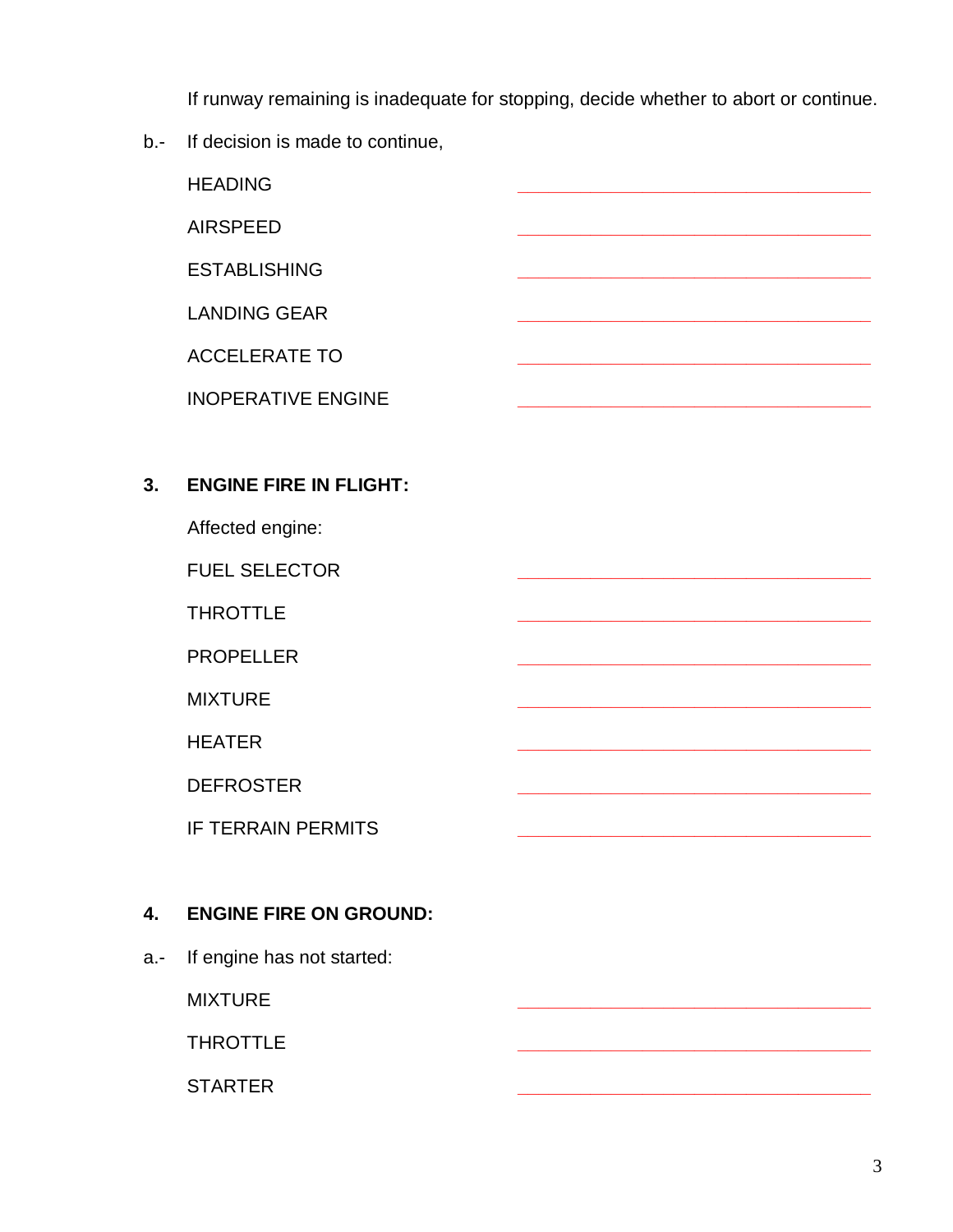If engine has already started and is running, continue operating to try pulling the fire into the engine.

**\_\_\_\_\_\_\_\_\_\_\_\_\_\_\_\_\_\_\_\_\_\_\_\_\_\_\_\_\_\_\_\_\_\_**

If fire continues, extinguish with best available means.

b.- If external fire extinguish is to be applied.

FUEL SELECTOR VALVES **\_\_\_\_\_\_\_\_\_\_\_\_\_\_\_\_\_\_\_\_\_\_\_\_\_\_\_\_\_\_\_\_\_\_**

MIXTURE **\_\_\_\_\_\_\_\_\_\_\_\_\_\_\_\_\_\_\_\_\_\_\_\_\_\_\_\_\_\_\_\_\_\_**

#### **5. EMERGENCY DESCENT**

THROTTLE **\_\_\_\_\_\_\_\_\_\_\_\_\_\_\_\_\_\_\_\_\_\_\_\_\_\_\_\_\_\_\_\_\_\_**

PROPELLER **\_\_\_\_\_\_\_\_\_\_\_\_\_\_\_\_\_\_\_\_\_\_\_\_\_\_\_\_\_\_\_\_\_\_**

MIXTURE **\_\_\_\_\_\_\_\_\_\_\_\_\_\_\_\_\_\_\_\_\_\_\_\_\_\_\_\_\_\_\_\_\_\_**

LANDING GEAR **\_\_\_\_\_\_\_\_\_\_\_\_\_\_\_\_\_\_\_\_\_\_\_\_\_\_\_\_\_\_\_\_\_\_**

AIRSPEED **\_\_\_\_\_\_\_\_\_\_\_\_\_\_\_\_\_\_\_\_\_\_\_\_\_\_\_\_\_\_\_\_\_\_**